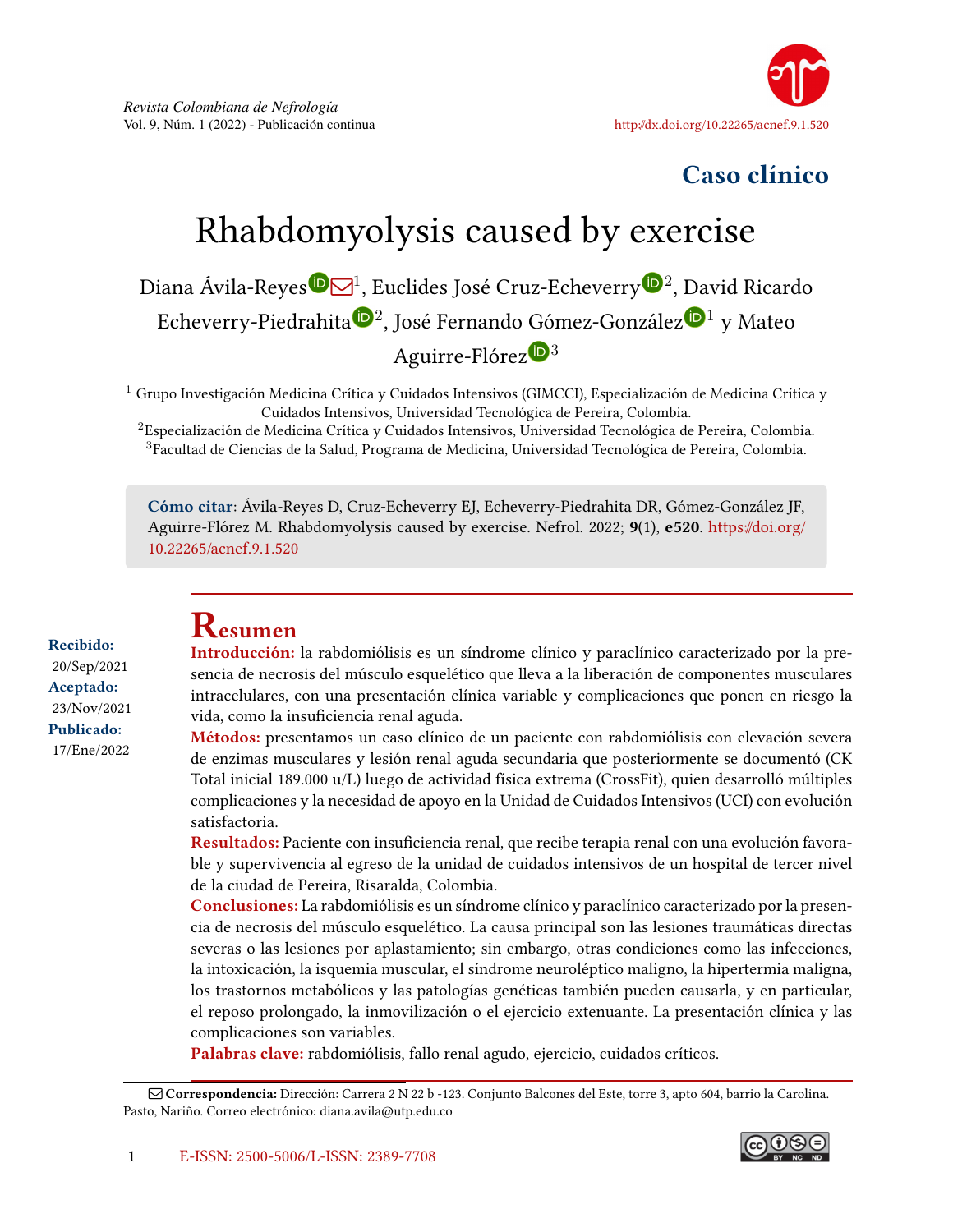## <span id="page-1-0"></span>Rhabdomyolysis caused by exercise

# Abstract

Introduction: rhabdomyolysis is a clinical and paraclinical syndrome characterized by the presence of skeletal muscle necrosis that leads to the consequent release of intracellular muscle components with a variable clinical presentation and complications that put life at risk such as acute kidney injury. **Methods:** we present a case report of a patient with rhabdomyolysis with severe elevation of muscle enzymes and secondary acute kidney injury who was subsequently documented (initial Total CK 189,000 u/L) after extreme physical activity (CrossFit), who developed multiple complications and the need for support in the Intensive Care Unit (ICU) with satisfactory outcome.

Results: Patient with kidney failure, receiving renal therapy with a favorable evolution and survival at discharge from the intensive care unit of a third-level hospital in the city of Pereira, Risaralda, Colombia. Conclusions: Rhabdomyolysis is a clinical and paraclinical syndrome characterized by the presence of skeletal muscle necrosis. The main cause is severe direct traumatic injury or crushes injuries; however, other conditions such as infections, intoxication, muscle ischemia, neuroleptic malignant syndrome, malignant hyperthermia, metabolic disorders, and genetic pathologies can also cause it, and particularly, extended rest, immobilization or strenuous exercise. The clinical presentation and complications are variable.

Keywords: rhabdomyolysis, acute renal injury, exercise, critical care.

### Introduction

Rhabdomyolysis is a clinical and paraclinical syndrome characterized by the presence of skeletal muscle necrosis that leads to the consequent release of intracellular muscle components (myoglobin, creatinine kinase (CK), aldolase, lactate dehydrogenase, and electrolytes) into the systemic circulation [\[1\]](#page-6-0). Clinically, it has a variable presentation, ranging from the spectrum of asymptomatic elevation of creatinine kinase levels, myalgia, marked elevation of enzyme markers, myoglobinuria, macroscopic pigmenturia without hematuria, to severe complications that put life at risk such as acute kidney injury, electrolyte imbalance, arrhythmias, myocardial or liver dysfunction, disseminated intravascular coagulation (DIC) and even death  $[2-5]$  $[2-5]$ . The main cause is a severe direct traumatic injury or crushes injuries; however, other conditions such as infections, intoxication, muscle ischemia, neuroleptic malignant syndrome, malignant hyperthermia, metabolic disorders, and genetic pathologies can also cause it, and particularly the extended rest or immobilization  $[1-3, 6]$  $[1-3, 6]$  $[1-3, 6]$  $[1-3, 6]$  or strenuous exercise as one of the etiologies that can cause it  $[7-9]$  $[7-9]$ . Rhabdomyolysis secondary to strenuous exercise is defined as the presence of some of the diagnostic criteria described, namely

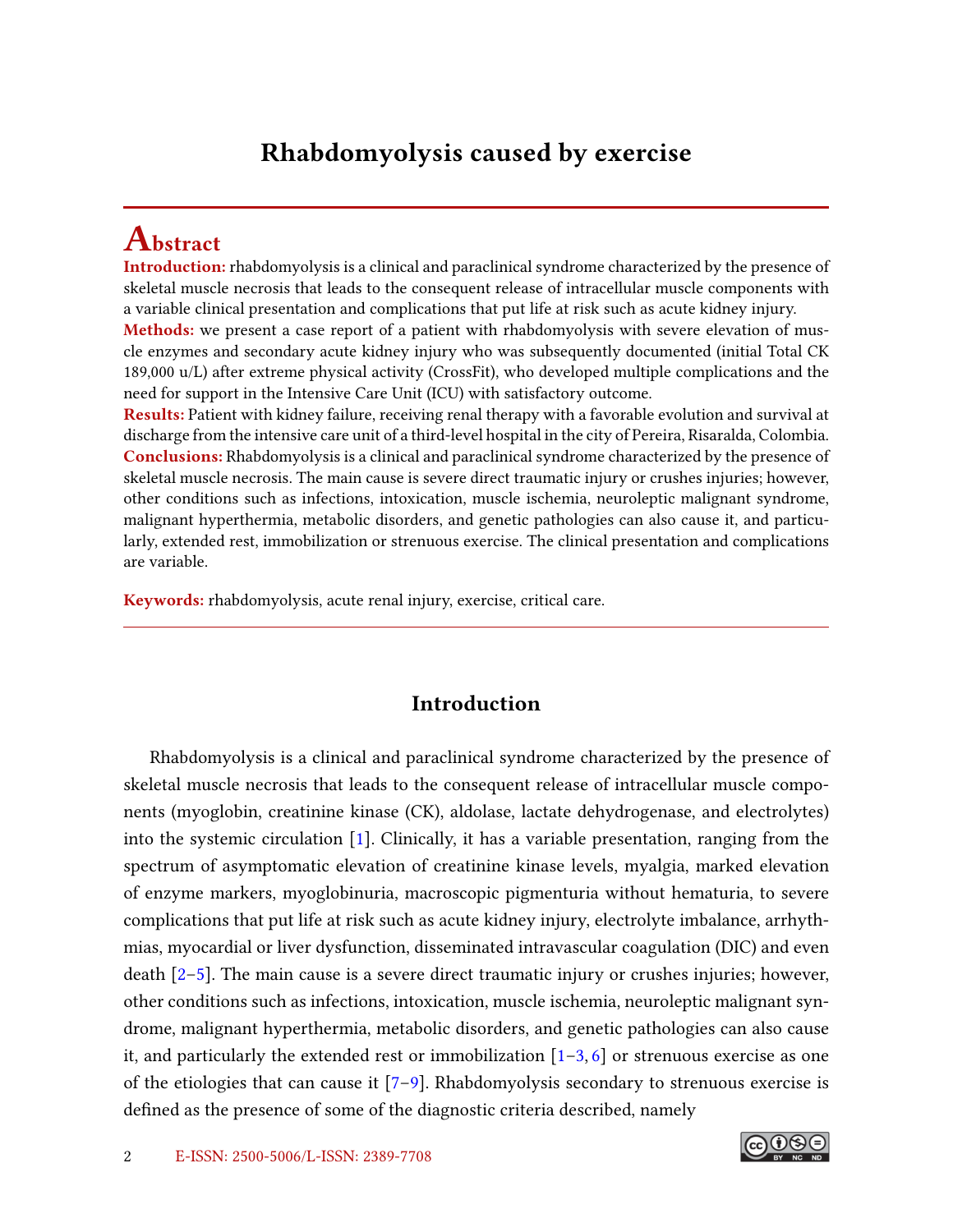- <span id="page-2-0"></span>1. An elevation of CK 12 to 36 hours after exercise, with a maximum at 3-4 days, followed by normalization within several weeks of rest
- 2. The increase in CK is preceded by exercise, generally beyond the limits of fatigue, also known as "unaccustomed physical exertion" or "involuntary exertion"
- 3. Symptomatic CK elevation with any of the following: myalgia (muscle pain or tenderness; rhabdomyolysis is generally very painful), swelling and/or weakness
- 4. The presence of myoglobinemia and/or myoglobinuria: either by inspection (pigmenturia) or by laboratory tests. Since the blood or urine myoglobin test is not widely available, many experts consider the combination of the first three diagnostic features to define exercise rhabdomyolysis  $[8,9]$  $[8,9]$ . This condition may be the first manifestation of a genetic muscle disease that reduces the exercise threshold to develop muscle rupture and this possibility should be considered in the event of recurrent episodes (high creatine kinase (CK) levels (>50 × upper limits of normal) or persistent hyperCKaemia; absence of unaccustomed exercise; absence of drugs (recreational or medical); or positive family history of rhabdomyolysis or other symptoms of exertion). [\[9\]](#page-7-0)

### Case report

In this case report, we present a patient with a picture of rhabdomyolysis with severe elevation of muscle enzymes and secondary acute kidney injury who was subsequently documented.

Our case is a 32-year-old man, with no relevant history, who consulted for symptoms of abdominal, lumbar, and thigh region pain, associated with changes in color in the urine of several hours of evolution. During the interrogation, as additional data, he reported that he had performed extreme physical activity (CrossFit) 2 days earlier with intense work on the lower limbs, which he was not familiar with, given that he had not performed a physical activity of this intensity for a long time.

He did not report the consumption of nutritional supplements. In the clinical evaluation at admission, he was hemodynamically stable, with mild pain on palpation of the abdominal flanks, without signs of acute abdomen, negative renal percussion, and pain in the thigh region. Blood and urine tests revealed: hemogram with normal cell count, hemoglobin 15.2  $g/dL$ , hematocrit 42%, normal volumes, urinalysis: density: 1.005, pH: 5, proteins 150 mg/dL, blood 250 Ery/c, normal glucose, negative ketone bodies. Creatinine 1.56 mg/dL, urea nitrogen (BUN) 12.6 mg/dL, GRF 57.9 mL/min/1.73m<sup>2</sup> (CKD-EPI). Rhabdomyolysis was suspected,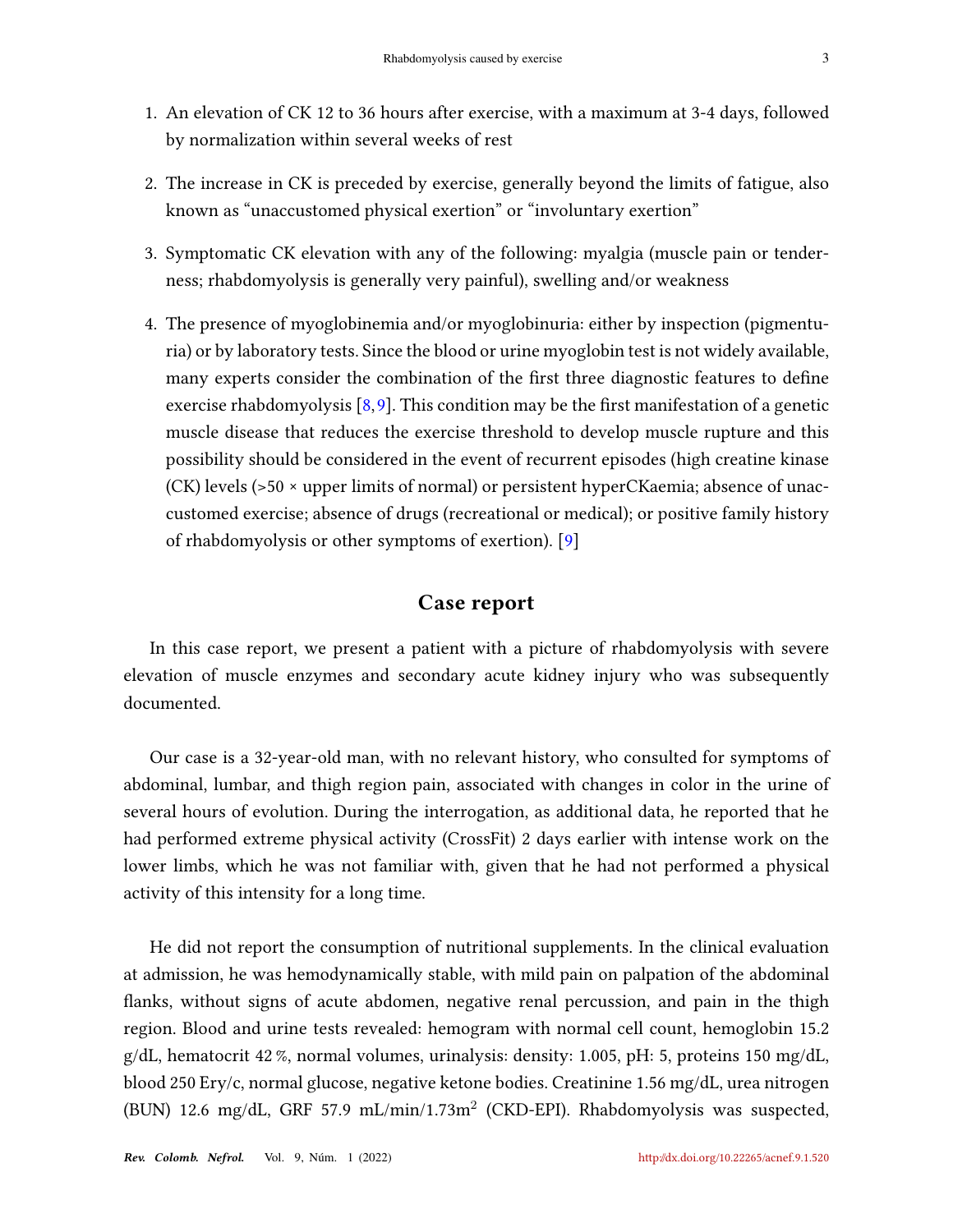<span id="page-3-1"></span>thus, hydration with intravenous fluids was initiated and requested complementary tests showed: total CK 189,000 U/L, AST 3,185 U/L, ALT 589 U/L, PT 10.6 sec, INR 1.04, PTT 29 sec, potassium: 4.2 mmol/L, ionic calcium 1.18 mmol, total bilirubin 0.42 mg/dL, direct 0.26 mg/dL, abdominal ultrasonography and chest X-ray within normal limits.

After the assessment by the internal medicine service with diagnoses of rhabdomyolysis, AKIN 2 acute kidney injury, and liver injury, a decision was made to transfer to the intensive care service (ICU). Management of intravenous water therapy was adjusted, bicarbonate was added, and control tests were requested (Table [1\)](#page-3-0). The nephrology service identified acute kidney injury AKIN 3 and ordered an increase in venous fluids for a target diuresis between 200-300 mL/h. During his stay in the ICU, the patient had a favorable evolution, diuresis within the proposed limits, with no need to initiate renal support therapy, and a gradual decrease in creatinine and transaminase values. Hospital discharge was given with an outpatient followup order by the nephrology service.

<span id="page-3-0"></span>

| Laboratory               | Day 1   | Day 2   | Day 3      | Day 4  | Day 5                    | Day 6      | Day 7 | Day 8 |
|--------------------------|---------|---------|------------|--------|--------------------------|------------|-------|-------|
| Creatinine<br>(mg/dL)    | 2.29    | 3.3     | 3.22       | 3.1    | 2.97                     | 2.76       | 2.53  | 2.46  |
| <b>BUN</b><br>(mg/dL)    | 16.9    | 18.8    | 20.3       | 20.8   | 19.9                     | 18.6       | 18.4  | 17.3  |
| <b>Total CK</b><br>(U/L) | 189.000 | 113.505 | 75.43<br>1 | 33.560 |                          | 12.37<br>7 | 8.003 | 4.668 |
| Potassium<br>(mmol/L)    | 4.22    | 4.62    | 4.06       | 4.34   |                          | 4.17       |       | 4.11  |
| Sodium<br>(mmol/L)       | 135.6   | 136     | 136.5      | 140    | $\overline{\phantom{a}}$ |            |       |       |

Table 1. Follow-up of laboratory tests

Source: own.

#### Discussion

One of the biggest challenges in diagnosing exertional rhabdomyolysis is the fact that serum CK levels will normally rise naturally after strenuous exercise, potentially up to 10 times the upper limit of normal [\[9\]](#page-7-0). Increased CK levels also vary widely among patients [\[10\]](#page-7-2), and exposure to high temperatures and humidity during exercise may also play a role in higher rates of rhabdomyolysis according to reports in the literature [\[11\]](#page-7-3). A retrospective cohort study published in 2010 reported 22.2 cases of exertional rhabdomyolysis per 100,000 military personnel per year, with a low incidence and risk of exertional recurrence among young people [\[12\]](#page-7-4).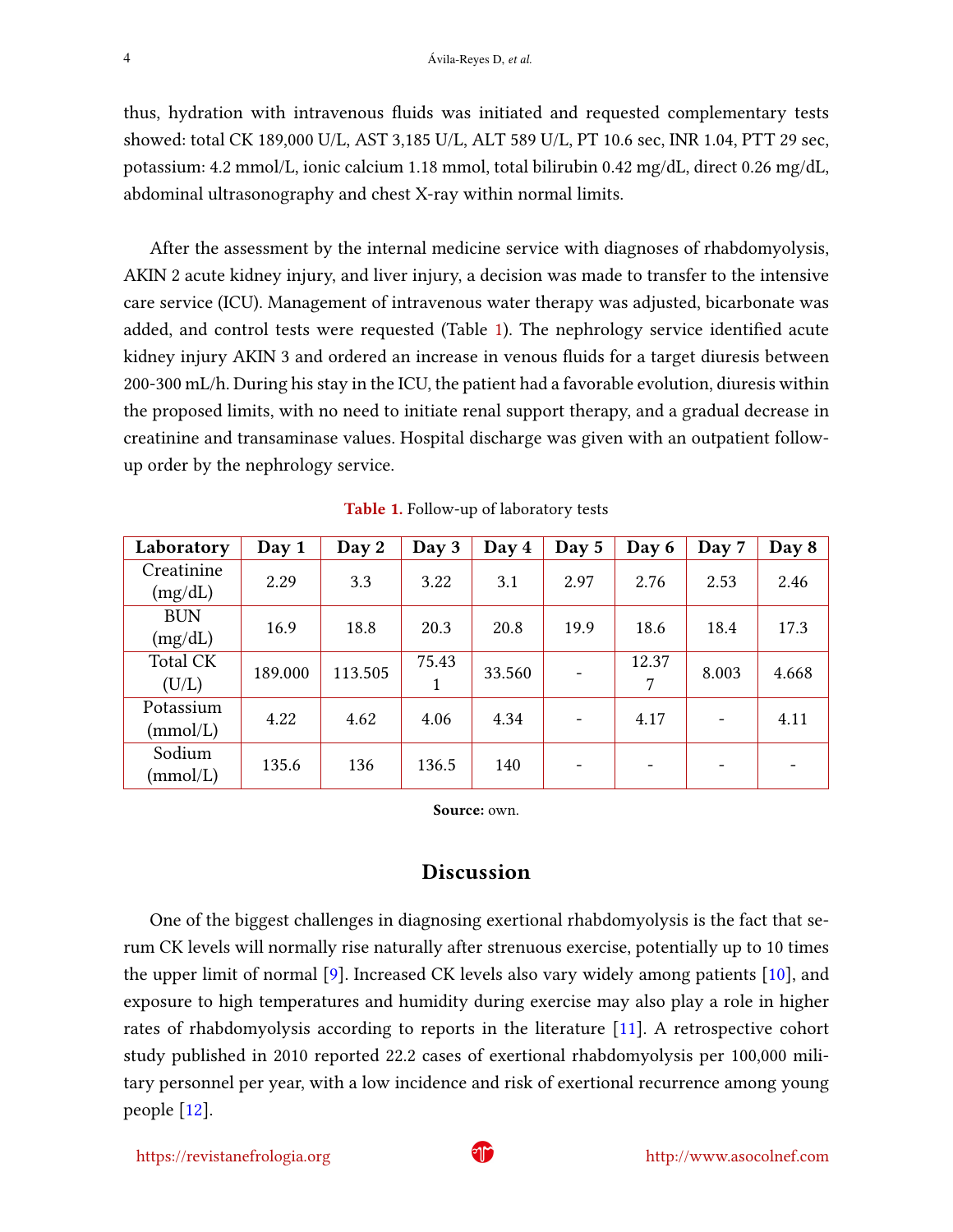<span id="page-4-0"></span>The genetic disorders most frequently described in this clinical setting are disorders of glycolysis or glycogenolysis, including McArdle's disease, Tarui disease, LDH deficiency, and debranching enzyme, lipid metabolism disorders, including deficiency of CPT I and II, long-chain acyl-coenzyme A DH deficiency, medium-chain acyl-coenzyme A DH deficiency and thiolase deficiency, increased susceptibility to malignant hyperthermia, including familial malignant hyperthermia, Duchenne and Becker muscular dystrophies and myotonic dystrophy. Other genetic conditions include Krebs cycle disorders, mitochondrial respiratory chain disorders, G6PDH deficiency, and myoadenylate deaminase deficiency  $[1]$ .

Clinically, it is manifested by a triad of symptoms: myalgia, weakness, and myoglobinuria. However, this rigid description of symptoms is only present in <10 % of patients [\[13\]](#page-7-5). The hallmark of rhabdomyolysis is the presence of elevated CK levels (these are usually at least five times the upper limit of normal, but range from approximately 1,500 to more than 100,000 international units/L). Levels begin to rise 2 to 12 hours after the onset of muscle injury and peak within 24 to 72 hours. Typically, a decrease is seen within three to five days after the muscle injury ceases. CK has a serum half-life of about 1.5 days and decreases at a relatively constant rate of about 40 to 50 % of the previous day's value [\[3\]](#page-6-3). Elevated CK levels are the most sensitive laboratory test to assess muscle injury  $[9, 13]$  $[9, 13]$  $[9, 13]$ . In patients whose CK does not decrease as expected, there may be ongoing muscle injury or the development of compartment syndrome [\[1–](#page-6-0)[3\]](#page-6-3).

The other characteristic finding is the reddish-brown urine of myoglobinuria, but since this can be observed in only half of the cases, its absence does not exclude the diagnosis.  $[9,14]$  $[9,14]$ Myoglobin is rapidly excreted in the urine when the plasma concentration exceeds 1.5 mg/dL. Visible changes in urine only occur once urine levels exceed approximately 100 to 300 mg/dL, although they can be detected with the urine test strip (orthotolidine) at concentrations as low as 0.5 to 1 mg/dL  $[15]$ . Myoglobin has a half-life of only two to three hours, much shorter than that of CK. Due to its rapid excretion and metabolism to bilirubin, serum levels can return to normal within six to eight hours. Therefore, it is not uncommon for CK levels to remain elevated in the absence of myoglobinuria [\[1,](#page-6-0) [2\]](#page-6-1). In rhabdomyolysis, myoglobin appears in the plasma before the elevation of CK occurs and disappears while CK is still elevated or increasing [\[1\]](#page-6-0). Routine urine tests for myoglobin by urine dipstick evaluation may be negative in up to half of the patients with rhabdomyolysis  $[1-3]$  $[1-3]$ . It is estimated that 10 %-40 % of patients with rhabdomyolysis develop acute kidney injury [\[9,](#page-7-0) [13,](#page-7-5) [14,](#page-7-6) [16\]](#page-7-8).

Routine laboratory tests, including complete blood count (CBC), erythrocyte sedimentation rate (ESR) and C-reactive protein (CRP), kidney function and urinary sediment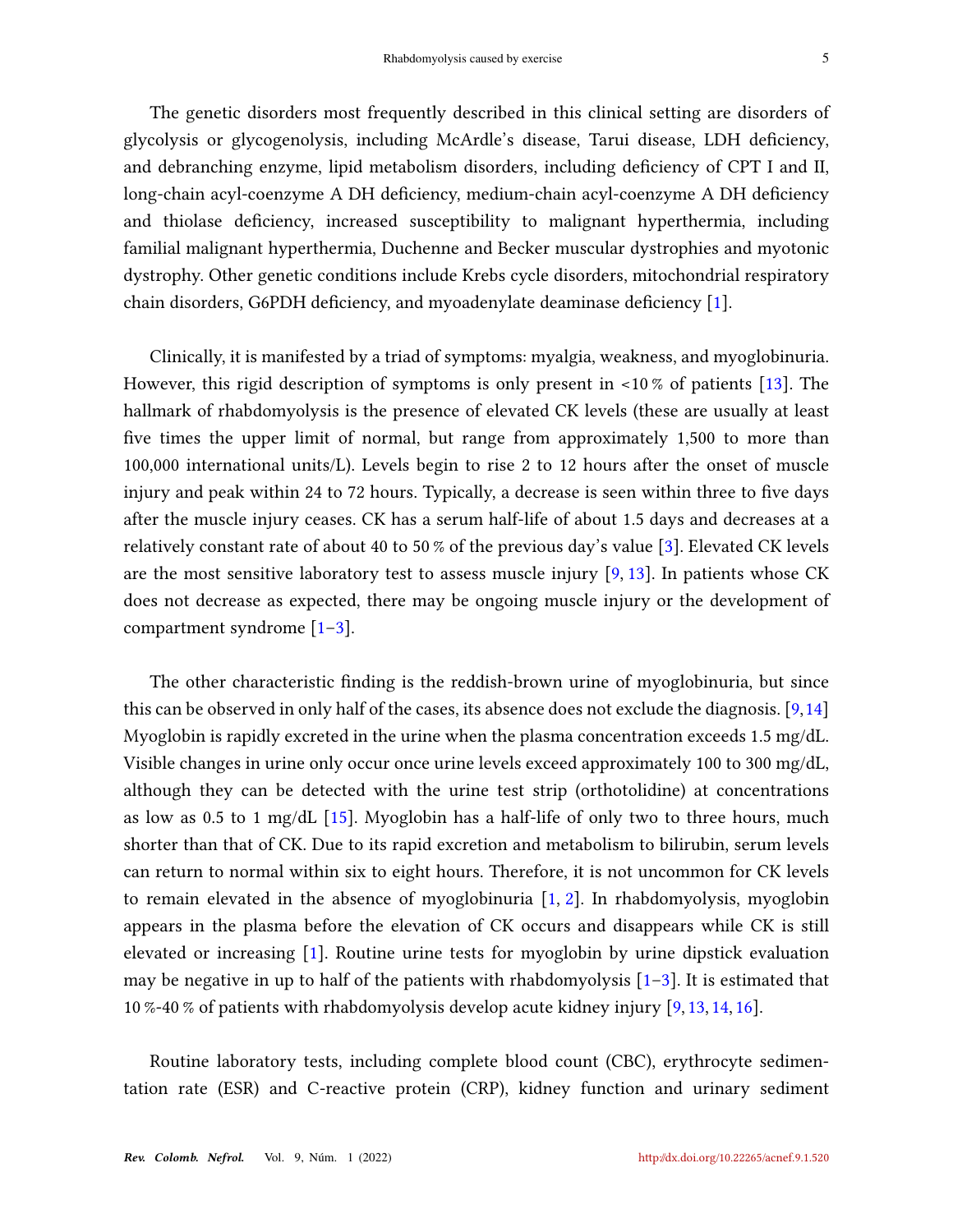<span id="page-5-0"></span>vary greatly depending on the underlying cause of rhabdomyolysis and its severity [\[1,](#page-6-0) [2,](#page-6-1) [9\]](#page-7-0). Elevation of serum aminotransferases is common at the expense of aspartate aminotransferase (AST) in cases of rhabdomyolysis in which CK was greater than or equal to 1000 units/L [\[17\]](#page-7-9). Electrolyte imbalance may be present, especially severe hyperkalemia that leads to the development of arrhythmias, putting the patient's life at risk  $[1-3]$  $[1-3]$ .

Hyperphosphatemia, hypocalcemia, high anion gap metabolic acidosis, and the development of severe hyperuricemia are other manifestations that can be found. Later complications (intracompartmental include acute pressure is>kidney 30 injury, mmHg), compartment and, rarely, syndrome disseminated intravascular coagulation [\[1](#page-6-0)[–4,](#page-6-6) [18,](#page-7-10) [19\]](#page-8-0).

Acute kidney injury is a common complication of rhabdomyolysis, it is the result of the accumulation of myoglobin, which is nephrotoxic in the kidney, and its presentation varies between 15% and 50% [\[4\]](#page-6-6). The risk of AKI is greater when CK levels are in the greater range of 15 to 20,000 units/L, there is the presence of coke or dehydration, sepsis, and acidosis [\[3,](#page-6-3) [4\]](#page-6-6). The management of rhabdomyolysis aims to avoid acute kidney injury, since this condition leads to an increase in adverse clinical outcomes [\[4\]](#page-6-6), through early hydration with crystalloids at a rate of 1.5 L/h [\[20\]](#page-8-1), to maintain urinary output of 200 ml/h, urinary pH $>6.5$  and drink reaches a plasma pH $\lt$ 7.5 [\[1\]](#page-6-0). Alkalinization of urine with sodium bicarbonate has no conclusive evidence [\[21\]](#page-8-2). Early recognition of rhabdomyolysis is required, as well as an adequate differential diagnosis and timely treatment of the specific causes, including the intervention of complications to positively impact the results [\[1\]](#page-6-0).

We present a case report of a patient with a rhabdomyolysis with a severe elevation of muscle enzymes and secondary acute kidney injury who was subsequently documented (initial Total CK 189,000 u/L) after extreme physical activity (CrossFit), who developed multiple complications and the need for support in the Intensive Care Unit (ICU) with satisfactory outcome.

### Conflict of interest

No conflicts of interest for all authors.

#### Funding sources

No specific funding for this manuscript.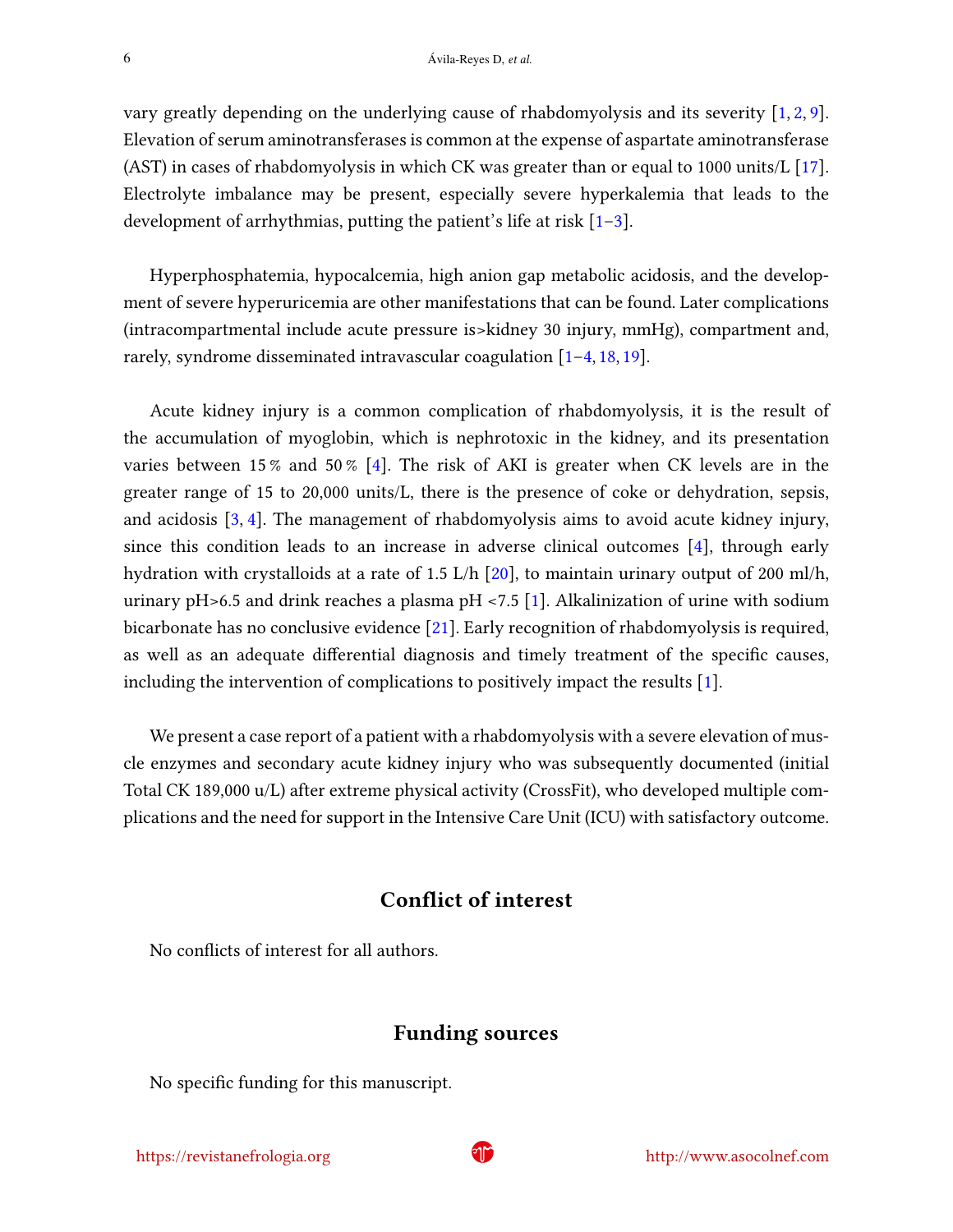#### Author's contribution

Study concept and design: Ávila-Reyes D, Cruz-Echeverry EJ, Echeverry- Piedrahita DR, Gómez-González JF; Acquisition, analysis and interpretation of data: Ávila-Reyes D, Cruz-Echeverry EJ, Echeverry-Piedrahita DR, Gómez- González JF; Drafting of the manuscript: Ávila-Reyes D, Cruz-Echeverry EJ, Aguirre-Flórez M; Critical revision of the manuscript for important intellectual content: Ávila-Reyes D, Cruz-Echeverry EJ, Echeverry-Piedrahita DR, Gómez- González JF; Administrative, technical, and material support: Ávila-Reyes D, Cruz- Echeverry EJ, Echeverry-Piedrahita DR, Gómez-González JF, Aguirre-Flórez M; Study supervision: Ávila-Reyes D, Cruz-Echeverry EJ, Echeverry-Piedrahita DR, Gómez-González JF.

All authors approved the final manuscript as submitted and agree to be accountable for all aspects of the work.

#### References

- <span id="page-6-0"></span>[1] Torres P, Helmstetter J, Kaye A, et al. Rhabdomyolysis: Pathogenesis, Diagnosis and Treatment. Ochsner J. 2015;15(1):58–69. ↑Ver página [2,](#page-1-0) [5,](#page-4-0) [6](#page-5-0)
- <span id="page-6-1"></span>[2] Giannoglou GD, Chatzizisis YS, Misirli G. The syndrome of rhabdomyolysis: Pathophysiology and diagnosis. Eur J Intern Med. 2007;18:90. <https://doi.org/10.1016/j.ejim.2006.09.020> ↑Ver página [2,](#page-1-0) [5,](#page-4-0) [6](#page-5-0)
- <span id="page-6-3"></span>[3] Khan FY. Rhabdomyolysis: a review of the literature. Neth J Med. 2009;67:272. ↑Ver página [2,](#page-1-0) [5,](#page-4-0) [6](#page-5-0)
- <span id="page-6-6"></span>[4] Bosch X, Poch E, Grau JM. Rhabdomyolysis and acute kidney injury. N Engl J Med. 2009;361:62. <https://doi.org/10.1056/NEJMra0801327> ↑Ver página [2,](#page-1-0) [6](#page-5-0)
- <span id="page-6-2"></span>[5] Chatzizisis YS, Misirli G, Hatzitolios AI, Giannoglou GD. The syndrome of rhabdomyolysis: complications and treatment. Eur J Intern Med. 2008;19:568. [https://doi.org/10.1016/](https://doi.org/10.1016/j.ejim.2007.06.037) [j.ejim.2007.06.037](https://doi.org/10.1016/j.ejim.2007.06.037) ↑Ver página [2](#page-1-0)
- <span id="page-6-4"></span>[6] Bagley WH, Yang H, Shah KH. Rhabdomyolysis. Intern Emerg Med. 2007;2(3):210-218. <https://doi.org/10.1007/s11739-007-0060-8> ↑Ver página [2](#page-1-0)
- <span id="page-6-5"></span>[7] Rider B, Coughlin A, Carlson C, et al. Exertional (exercise-induced) rhabdomyolysis. American College of Sports Medicine. ACSM's Health & Fitness Journal. 2019;23(3):16-20. <https://doi.org/10.1007/s11739-007-0060-8> ↑Ver página [2](#page-1-0)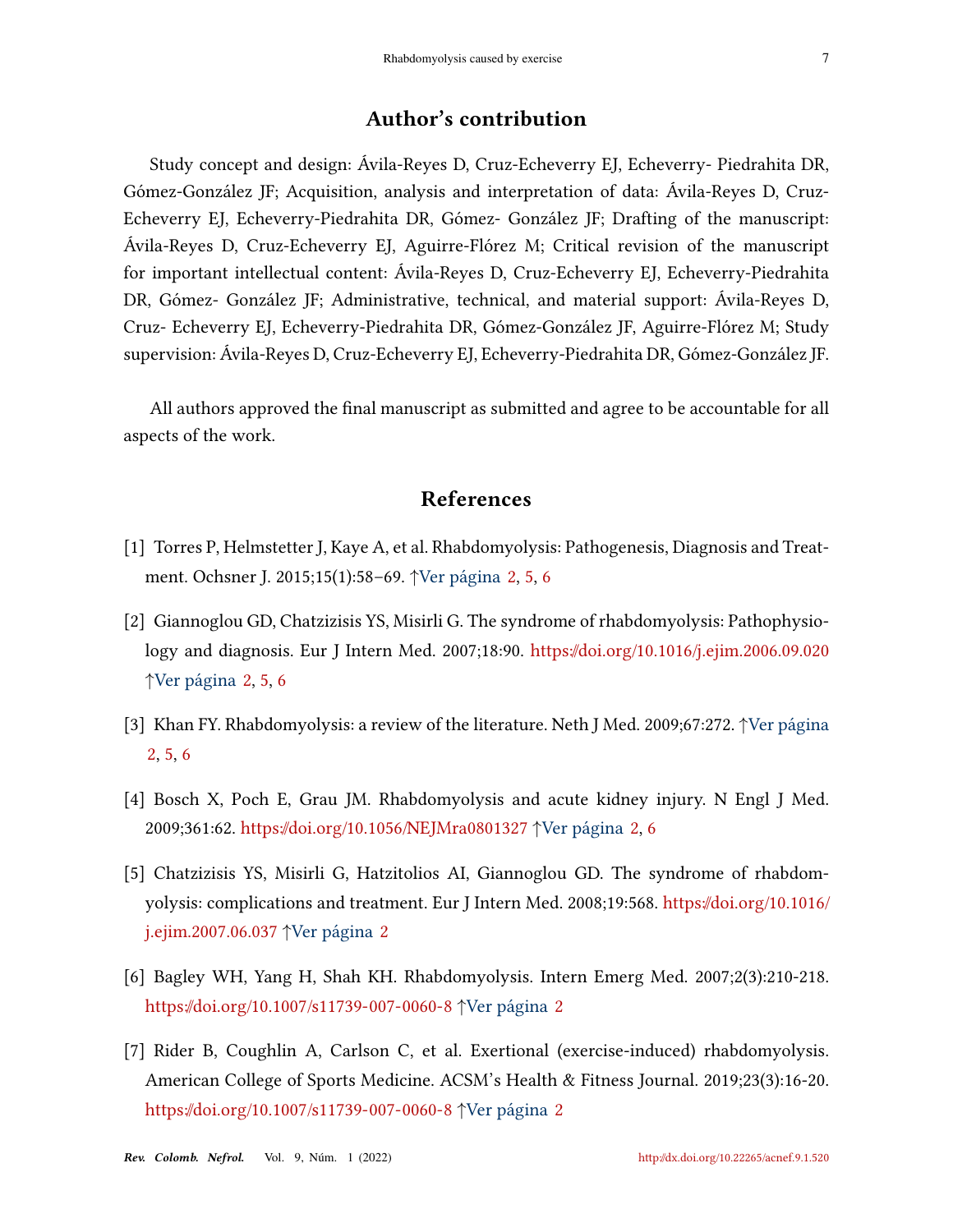- <span id="page-7-1"></span>[8] Sunder A, Mohanty B, Singh A, et al. Rhabdomyolysis - Exercise induced nightmare. J Family Med Prim Care. 2019;8(1):305-307. [https://doi.org/10.4103/jfmpc.jfmpc](https://doi.org/10.4103/jfmpc.jfmpc_370_18) 370 18 ↑Ver página [2,](#page-1-0) [3](#page-2-0)
- <span id="page-7-0"></span>[9] Scalco R, Snoeck M, Quinlivan R, et al. Exertional rhabdomyolysis: physiological response or manifestation of an underlying myopathy? BMJ Open Sport Exerc Med. 2016;2:e000151. <https://doi.org/10.1136/bmjsem-2016-000151> ↑Ver página [2,](#page-1-0) [3,](#page-2-0) [4,](#page-3-1) [5,](#page-4-0) [6](#page-5-0)
- <span id="page-7-2"></span>[10] Landau ME, Kenney K, Deuster P, Campbell W. Exertional rhabdomyolysis: a clinical review with a focus on genetic influences. J Clin Neuromuscul Dis. 2012;13(3):122-136. [https:](https://doi.org/10.1097/CND.0b013e31822721ca) [//doi.org/10.1097/CND.0b013e31822721ca](https://doi.org/10.1097/CND.0b013e31822721ca) ↑Ver página [4](#page-3-1)
- <span id="page-7-3"></span>[11] Schwaber MJ, Liss HP, Steiner I, Brezis M. Hazard of sauna use after strenuous exercise. Ann Intern Med. 1994;120(5):441-442. [https://doi.org/10.7326/](https://doi.org/10.7326/0003-4819-120-5-199403010-00029) [0003-4819-120-5-199403010-00029](https://doi.org/10.7326/0003-4819-120-5-199403010-00029) ↑Ver página [4](#page-3-1)
- <span id="page-7-4"></span>[12] Alpers JP, Jones LK Jr. Natural history of exertional rhabdomyolysis: a population-based analysis. Muscle Nerve. 2010;42(4):487-491. <https://doi.org/10.1002/mus.21740> ↑Ver página [4](#page-3-1)
- <span id="page-7-5"></span>[13] Melli G, Chaudhry V, Cornblath DR. Rhabdomyolysis: an evaluation of 475 hospitalized patients. Medicine (Baltimore). 2005;84:377. [https://doi.org/10.1097/01.md.0000188565.48918.](https://doi.org/10.1097/01.md.0000188565.48918.41) [41](https://doi.org/10.1097/01.md.0000188565.48918.41) ↑Ver página [5](#page-4-0)
- <span id="page-7-6"></span>[14] Kasaoka S, Todani M, Kaneko T, et al. Peak value of blood myoglobin predicts acute renal failure induced by rhabdomyolysis. J Crit Care. 2010;25(4):601-604. [https://doi.org/10.1016/](https://doi.org/10.1016/j.jcrc.2010.04.002) [j.jcrc.2010.04.002](https://doi.org/10.1016/j.jcrc.2010.04.002) ↑Ver página [5](#page-4-0)
- <span id="page-7-7"></span>[15] Huerta-Alardín AL, Varon J, Marik PE. Bench-to-bedside review: Rhabdomyolysis – an overview for clinicians. Crit Care. 2005;9:158. <https://doi.org/10.1186/cc2978> ↑Ver página [5](#page-4-0)
- <span id="page-7-8"></span>[16] Cervellin G, Comelli I, Lippi G. Rhabdomyolysis: historical background, clinical, diagnostic and therapeutic features. Clin Chem Lab Med. 2010;48(6):749-756. [https://doi.org/10.1515/](https://doi.org/10.1515/CCLM.2010.151) [CCLM.2010.151](https://doi.org/10.1515/CCLM.2010.151) ↑Ver página [5](#page-4-0)
- <span id="page-7-9"></span>[17] Weibrecht K, Dayno M, Darling C, Bird SB. Liver aminotransferases are elevated with rhabdomyolysis in the absence of significant liver injury. J Med Toxicol. 2010;6:294. [https://](https://doi.org/10.1007/s13181-010-0075-9) [doi.org/10.1007/s13181-010-0075-9](https://doi.org/10.1007/s13181-010-0075-9) ↑Ver página [6](#page-5-0)
- <span id="page-7-10"></span>[18] Olson SA, Glasgow RR. Acute compartment syndrome in lower extremity musculoskeletal trauma. J Am Acad Orthop Surg. 2005;13:436. [https://doi.org/10.5435/](https://doi.org/10.5435/00124635-200511000-00003) [00124635-200511000-00003](https://doi.org/10.5435/00124635-200511000-00003) ↑Ver página [6](#page-5-0)